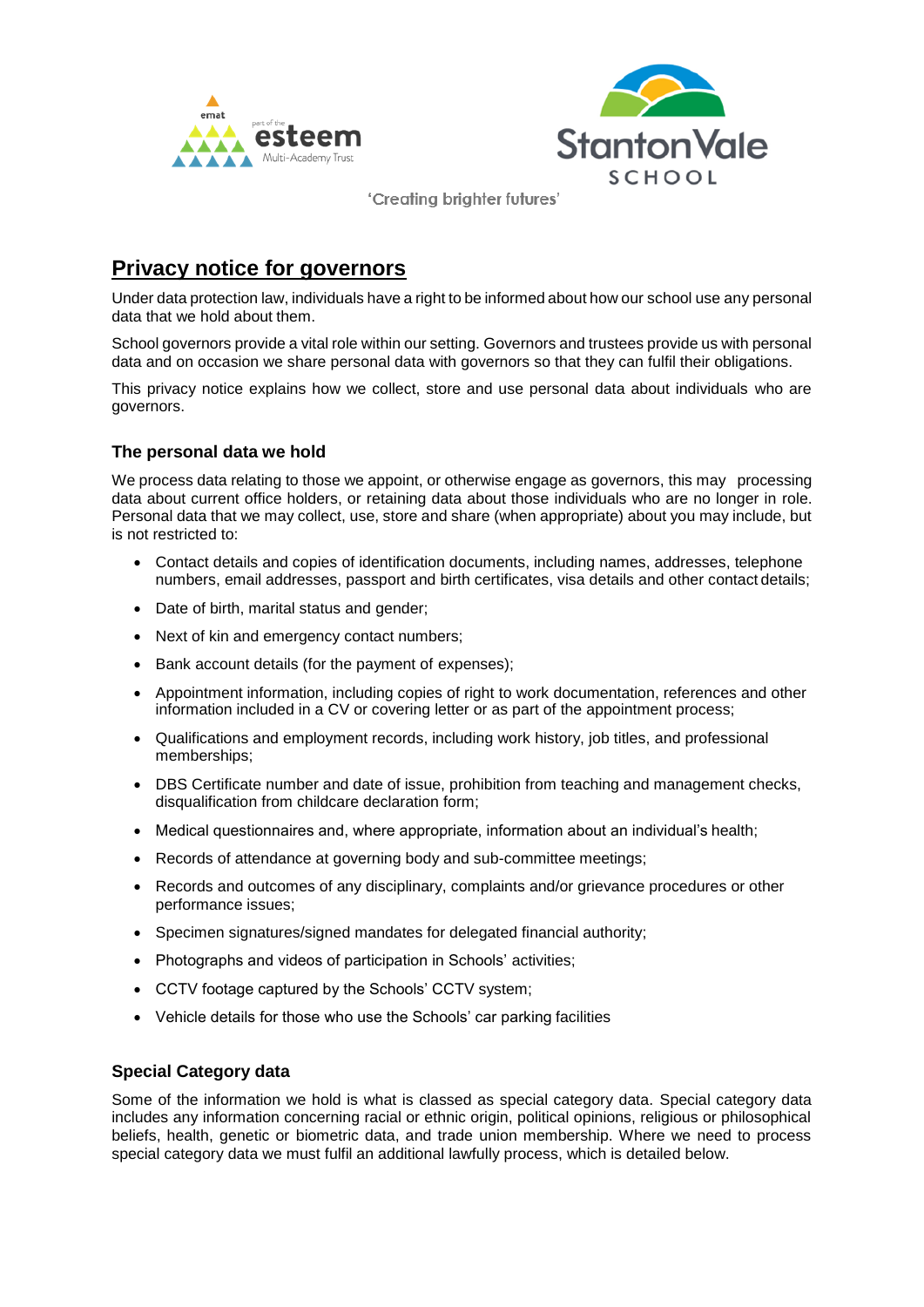



## **Why we use this data**

The purpose of processing this data is to help us run the School, including to:

- Enable governors to be paid for any expenses they have incurred;
- Enable appropriate organisational contact (for example, lists of governors for both internal and external use, including publication on the School's website);
- Allow for delegated financial authority (for example, cheque signing, bank mandates, contract signing);
- Facilitate safe appointment of governors, as part of our safeguarding obligations towards pupils;
- Support effective assessment and monitoring of governor performance;
- Inform our appointment and retention policies;
- Assist with management planning and forecasting, research and statistical analysis, including that imposed by law (such as diversity or gender pay gap analysis and taxation records);
- Arrange travel and accommodation for training courses, meetings, conferences, excursions, trips, visits and tours;
- Provide access to and use of the Schools' IT systems and to monitor use thereof, in accordance with the Schools' Acceptable Use Policy;
- Order goods and services, including appropriate insurance and professional advice for the Schools;
- Maintain relationships with alumni and the Schools' community;
- Meet the legal requirements of the Charity Commission and Companies House if necessary;
- Ensure security of the School site (for example, governor passes, issue of access fobs).

# **Our lawful basis for using this data**

We only collect and use personal information about you when the law allows us to. Most commonly, we use it:

- When you have given us consent to use it in a certain way;
- To fulfil a contract we have entered into with you;
- To comply with a legal obligation;
- To carry out a task in the public interest.

Less commonly, we may also use personal information about you where:

- We need to protect your vital interests (or someone else's interests);
- We have legitimate interests in processing the data.

To process special category data we need an additional lawful basis. We will process special category data most commonly where:

• We have your explicit consent;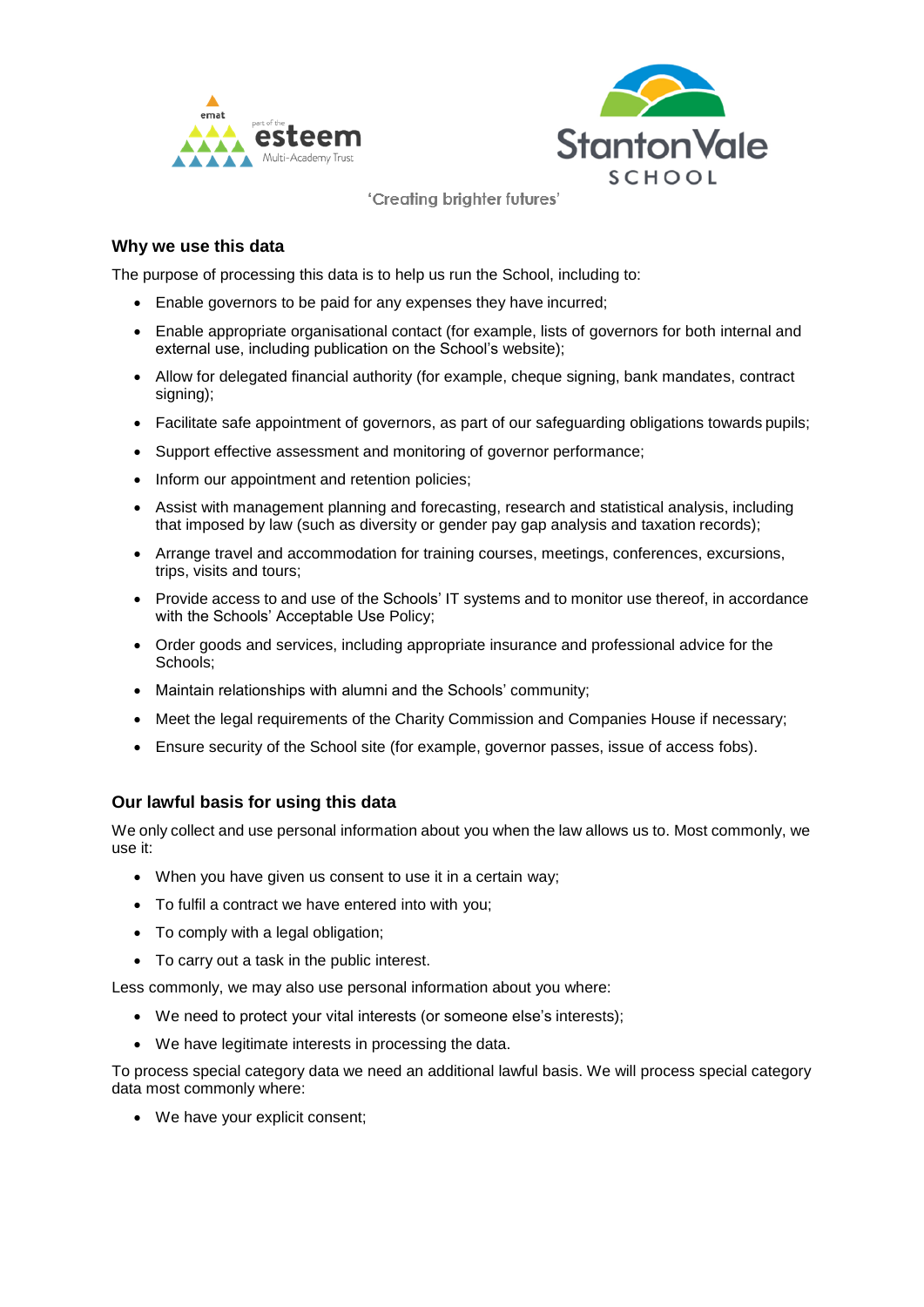



- The processing is necessary under social security or social protection law;
- We are processing it in the vital interests of an individual;
- We are providing health care or treatment under the responsibility of a health professional.

Where you have provided us with consent to use your data, you may withdraw this consent at any time. We will make this clear when requesting your consent, and explain how you go about withdrawing consent if you wish to do so.

Some of the reasons listed above for collecting and using personal information about you overlap, and there may be several grounds which justify the school's use of your data.

Where we are processing data on a legal or contractual basis, if you choose not to share this data with us, we may not be able to carry out our obligations under our contractual relationship with you, or engage you as a governor.

## **Collecting this information**

While the majority of information we collect from you is mandatory, there is some information that you can choose whether or not to provide.

Whenever we seek to collect information from you, we make it clear whether you must provide this information (and if so, what the possible consequences are of not complying), or whether you have a choice.

### **How we store this data**

We create and maintain a personnel file for each governor in paper copy and/or electronic form on the Schools' computer system. The information contained in this file is kept secure and is only used for purposes directly relevant to you holding the position of governor.

Once your appointment as a governor of the School has ended, we will retain this file and delete the information in it in accordance with our Retention of Records Policy, a copy of which is available by contacting the Data Protection Co-ordinator or the HR Manager at the Schools.

### **Data sharing**

We do not share information about you with any third party, without your consent, unless the law and our policies allow us to do so.

Where it is legally required, or necessary (and it complies with data protection law) we may share personal information about you with a number of organisations and agencies that may include (but is not limited to):

- All relevant local authorities to meet our legal obligations to share certain information with it, such as safeguarding concerns;
- The Department for Education;
- Educators and examining bodies;
- Our regulator, the Independent Schools Inspectorate;
- Suppliers and service providers to enable them to provide the service we have contracted them for;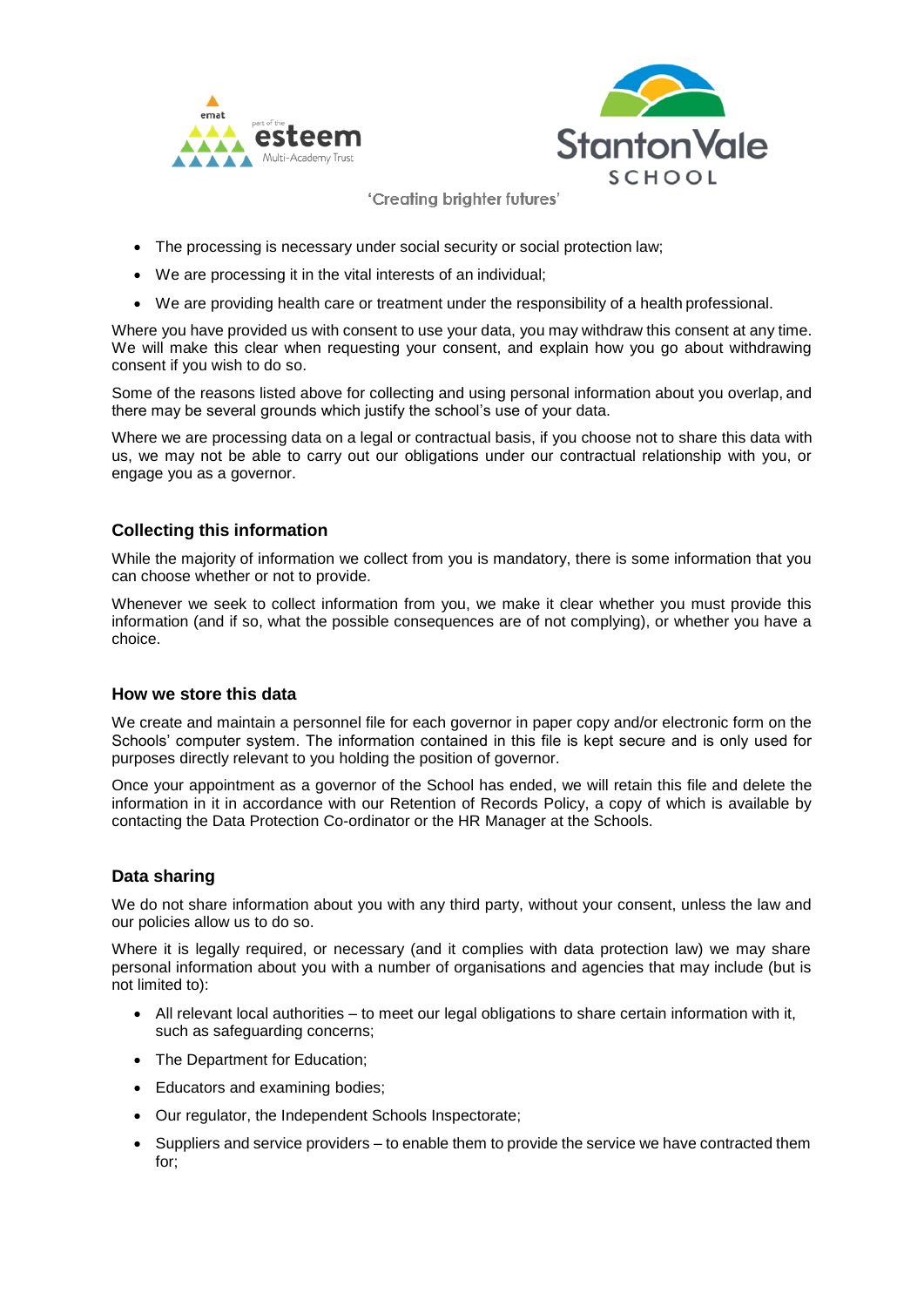



- Central and local government;
- Financial organisations, such as HMRC;
- Our auditors;
- Survey and research organisations, including universities;
- Police forces, courts, tribunals;

#### **Other Information**

.

There is more information about how we manage, store and protect data in the Data Protection Policy on the website. This also includes details about how to access your data, how to contact the Information Commissioner or our Data Protection Officer if you have a query or concern about how data is being used or retained.

*This notice is based on the [Department for Education's model privacy notice](https://www.gov.uk/government/publications/data-protection-and-privacy-privacy-notices) for school governors, amended to reflect the way we use data in this school..*

#### *This Notice*

*The Schools will update this Privacy Notice from time to time. Any substantial changes that affect your rights willbe provided to you directly as far as is reasonably practicable*